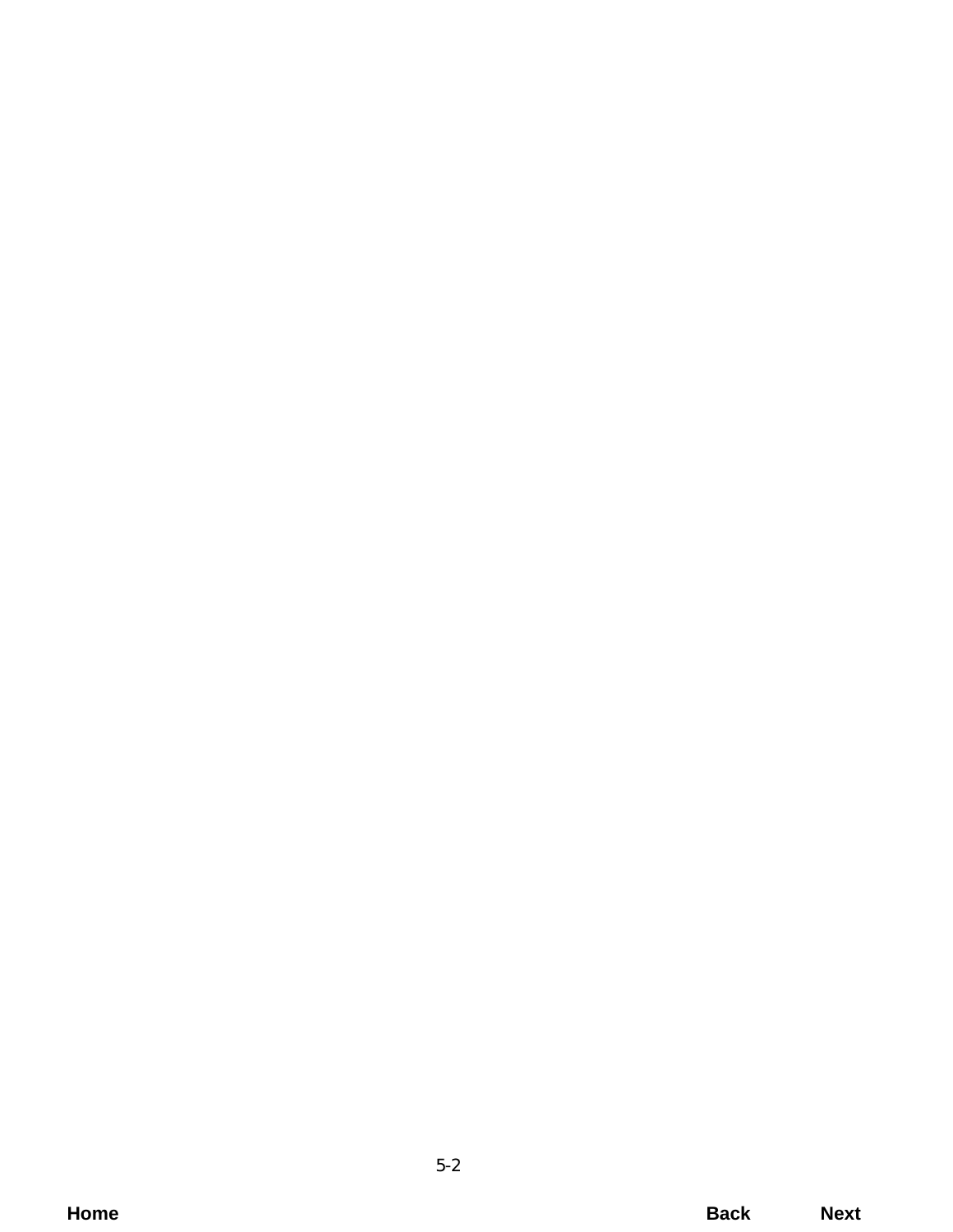#### **Part 1**

### **Construction Code**

### <span id="page-2-0"></span>**A. Uniform Construction Code**

#### **§5-101. Enactment of the Uniform Construction Code**.

The Borough of Clarks Green hereby elects to administer and enforce the provisions of the Pennsylvania Construction Code Act, Act 45 of 1999, 35 P.S. §§7210.101-7210.1103, as amended from time to time, and its regulations.

(*Ord. 2-2004*, 6/14/2004, §1)

#### **§5-102. Municipal Administration**.

The Uniform Construction Code, contained in 34 Pa.Code, Chapters 401-405, as amended from time to time, is hereby adopted and incorporated herein by reference as the municipal building code of the Borough of Clarks Green.

(*Ord. 2-2004*, 6/14/2004, §2)

#### **§5-103. Administration and Enforcement**.

Administration and enforcement of the Code within the Borough of Clarks Green shall be undertaken in any of the following ways as, from time to time, determined by the Borough Council of Clarks Green Borough by resolution:

A. By the designation of an employee of the Borough of Clarks Green to serve as the municipal code official to act on behalf of the Borough of Clarks Green.

B. By the retention of one or more construction code officials or third-party agencies to act on behalf of the Borough of Clarks Green.

C. By agreement with one or more other municipalities for the joint administration and enforcement of the Pennsylvania Construction Code Act through an intermunicipal agreement.

D. By entering into a contract with another municipality for the administration and enforcement of the Pennsylvania Construction Code Act on behalf of the Borough of Clarks Green.

E. By entering into an agreement with the Pennsylvania Department of Labor and Industry for plan review, inspections and enforcement of structures other than one-family and two-family dwelling units and utility and miscellaneous use structures.

(*Ord. 2-2004*, 6/14/2004, §3)

### **§5-104. Establishment of a Board of Appeals**.

A Board of Appeals shall be established by resolution of the Borough Council of Clarks Green Borough in conformity with the requirements of the relevant provisions of the Code, as amended from time to time, and for the purposes set forth therein. If at any time enforcement and administration is undertaken jointly with one or more other municipalities, said Board of Appeals shall be established by joint action of the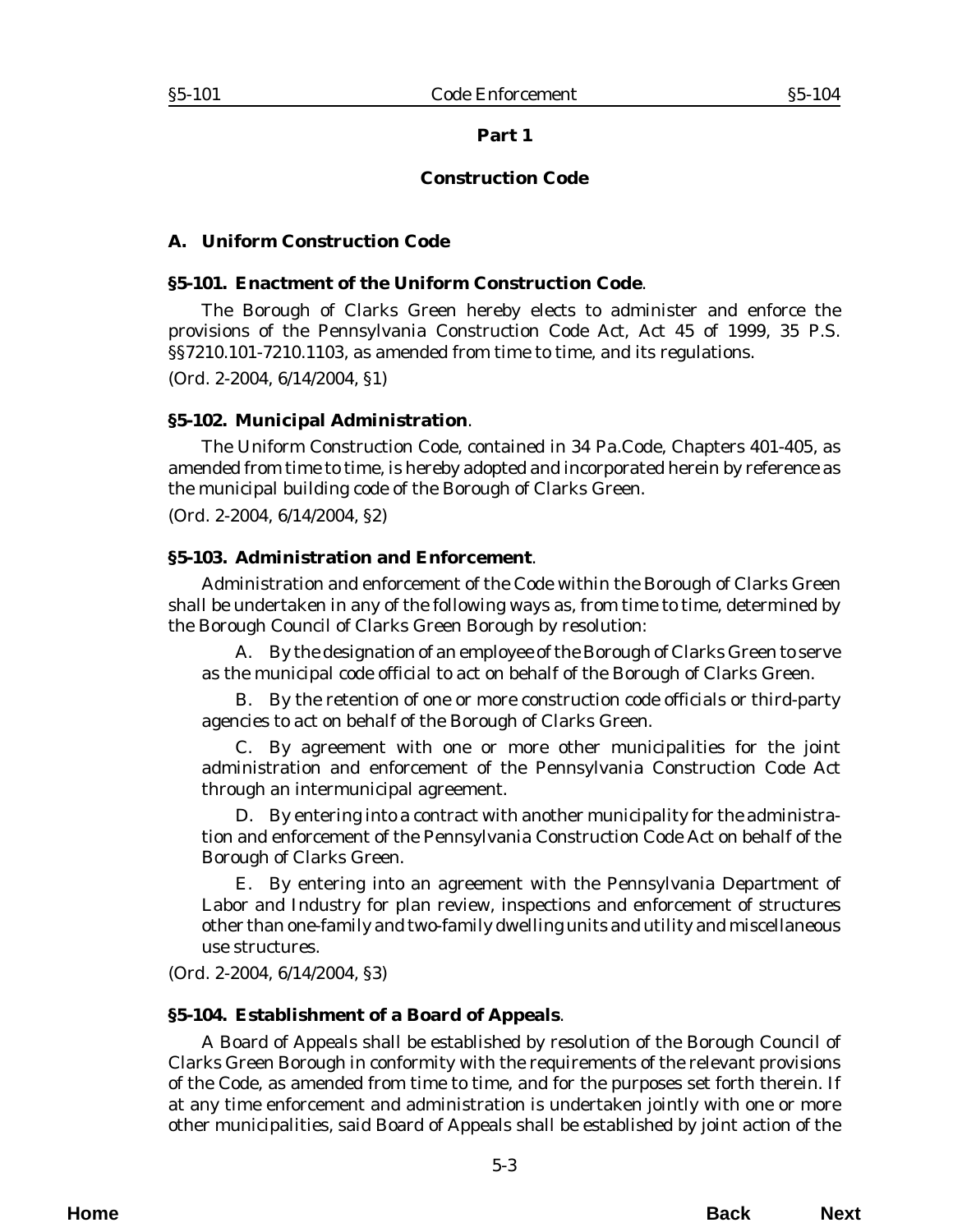<span id="page-3-0"></span>participating municipalities. (*Ord. 2-2004*, 6/14/2004, §4)

#### **§5-105. Fees**.

Fees assessable by the Borough of Clarks Green for the administration and enforcement undertaken pursuant to this Part and the Code shall be established from time to time by the Borough Council by resolution.

(*Ord. 2-2004*, 6/14/2004, §5)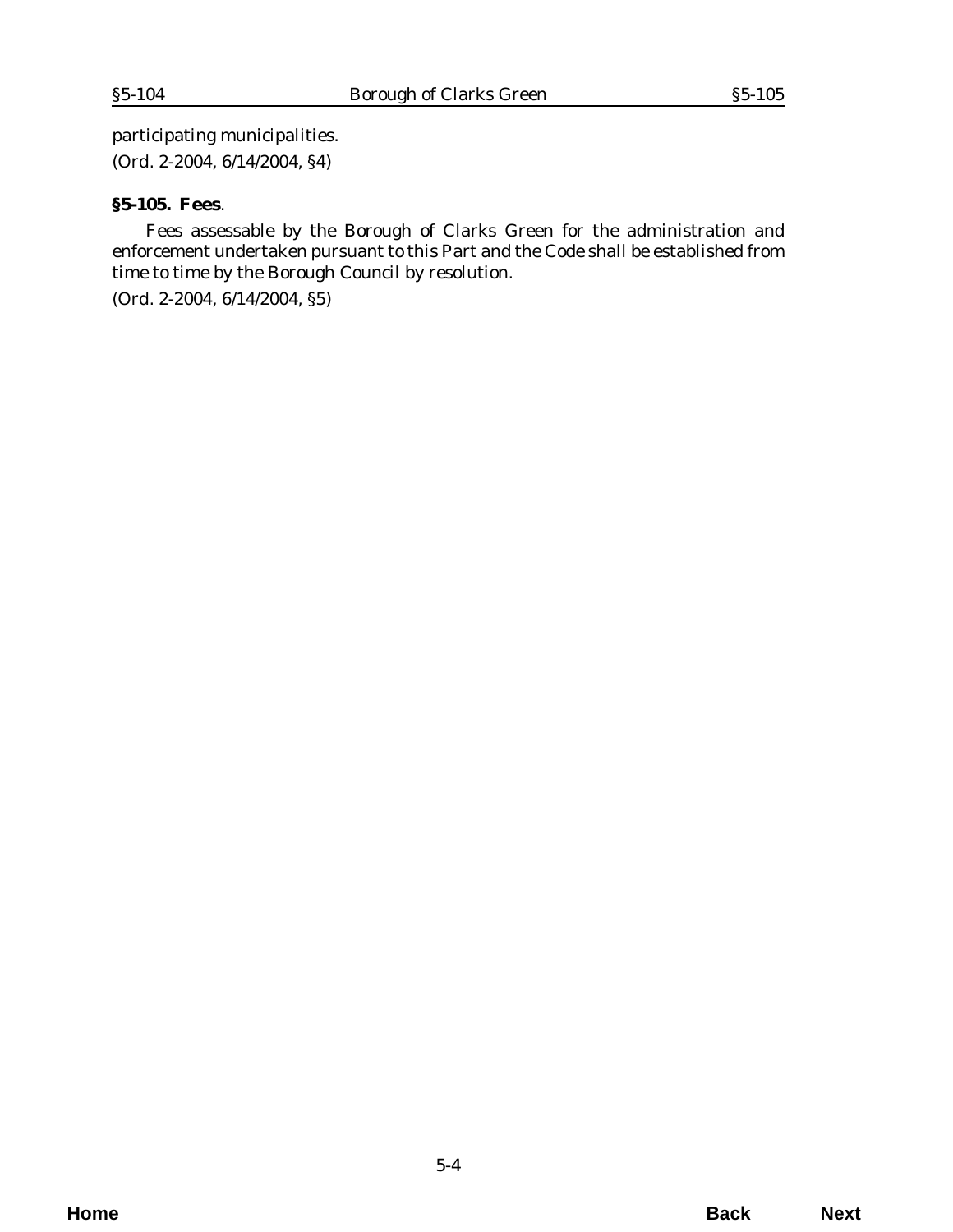# <span id="page-4-0"></span>**B. Board of Appeals**

## **§5-111. Joint Appeals Board**.

1. *Participating Municipalities*. There are three participating municipalities, the Township of South Abington and the Boroughs of Clarks Summit and Clarks Green.

2. *Joint Board*. A joint three-member Board of Appeals to hear appeals under the Act and applicable regulations is hereby established. Each participating municipality shall have one designated member and one alternate member to serve in the absence of a designated member of the Municipality. The Board shall elect appropriate officers and establish rules and regulations.

3. *Purpose*. The Joint Board of Appeals shall hear and rule on appeals, requests for variances and requests for extensions of time.

4. *Application*. An owner or owner's agent may seek a variance or extension of time or appeal a building code official's decision by filing a petition with the building code official or other person designated by the Board of Appeals on a form provided by the participating municipality in which the appeal arose. Unless otherwise provided by law, an application for appeal shall be based on a claim that the true intent of the Act or Uniform Construction Code has been incorrectly interpreted, the provisions of the Act or Uniform Construction Code do not fully apply, or an equivalent form of construction is to be used.

5. *Composition*. The composition of a Board of Appeals is governed by all of the following, unless otherwise restricted or preempted by law:

A. A member of the Board of Appeals shall be qualified by training and experience to pass on matters pertaining to building construction. Training and experience may consist of licensure as an architect or engineer, experience in the construction industry, and training or experience as an inspection or plan reviewer.

B. A member of the Board of Appeals holds office at the pleasure of the municipality's governing body.

C. Members of the municipality's governing body and its code administrators may not serve on a Board of Appeals.

6. *Residency*. A municipality may fill a position on the Board of Appeals with a qualified person who resides outside of the municipality when it cannot find a person within the municipality who satisfies the requirements of 34 Pa.Code §403.121, as may be amended and supplemented.

7. *Alternates*. The governing body of the participating municipality may appoint by resolution at least one person to serve as an alternate member of the Board for their respective municipalities in the absence or unavailability of the designated member. When seated pursuant to the provisions this Part, an alternate shall be entitled to participate in all proceedings and discussions of the Board to the same and full extent as provided by law for Board members, including specifically the right to cast a vote as a voting member during the proceedings, and shall have all the powers and duties set forth in this Act and as otherwise provided by law.

8. *Disinterested Member*. A Board of Appeals member may not cast a vote or participate in a hearing on any appeal, request for variance or request for extension of

**Home Back Next**